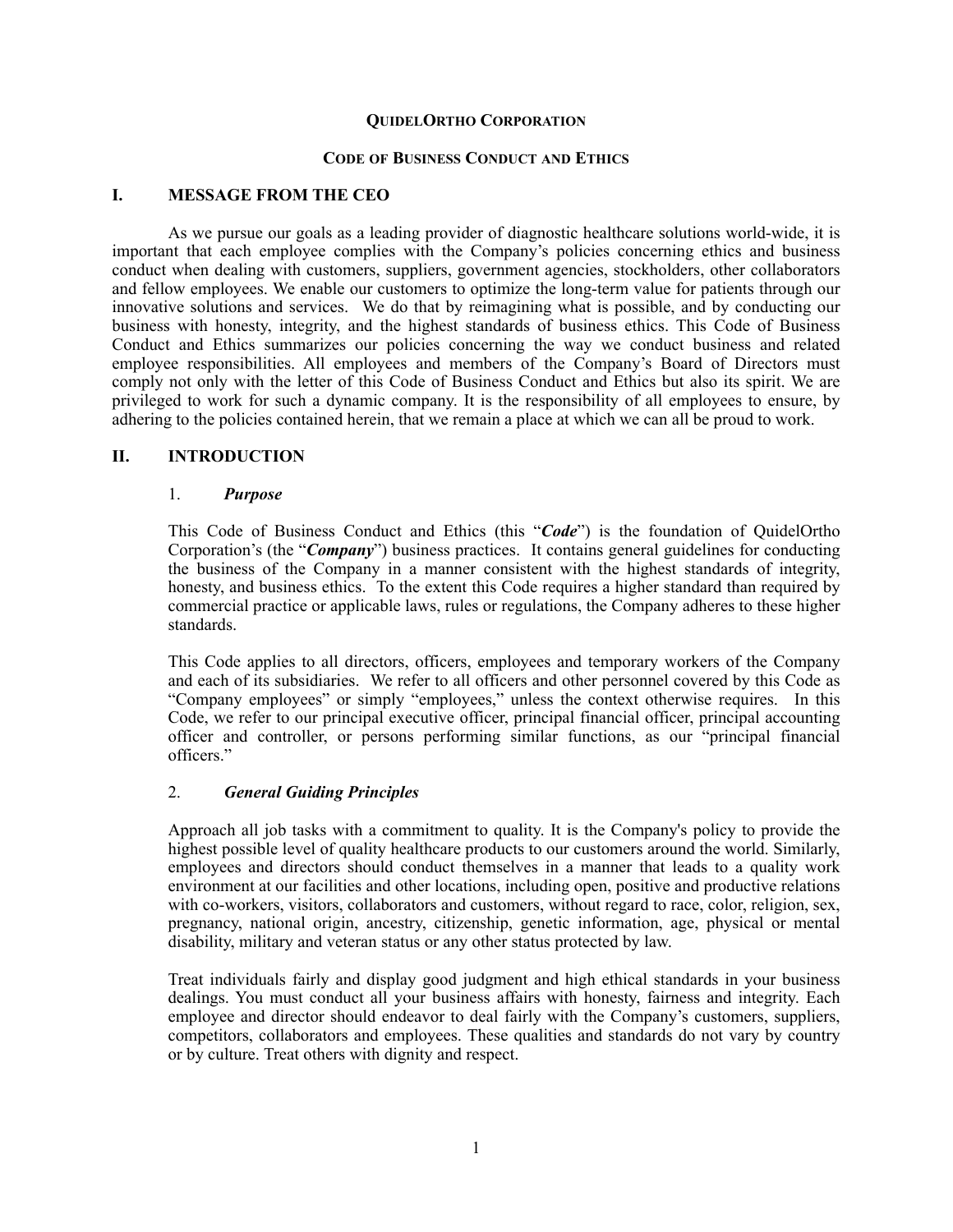Obey all applicable laws and regulations. Compliance with applicable law is the starting point of our ethical behavior and is an absolutely essential part of our ethical responsibility. We conduct our business, and you are required to act, in accordance with all applicable laws and regulations.

# 3. *Seeking Help and Information*

This Code is not intended to be a comprehensive rulebook and cannot address every situation that you may face. If you feel uncomfortable about a situation or have any doubts about whether it is consistent with the Company's ethical standards, seek help. We encourage you to contact your supervisor for help first. If your supervisor cannot answer your question or if you do not feel comfortable contacting your supervisor regarding the situation, contact the Company's Legal and Compliance Department. The Company has also established the QuidelOrtho Ethics Hotline, which is available 24 hours a day, 7 days a week at  $1-\frac{855-224-8332}{8}$  or [https://](https://secure.ethicspoint.com/domain/media/en/gui/40349/index.html) [secure.ethicspoint.com/domain/media/en/gui/40349/index.html](https://secure.ethicspoint.com/domain/media/en/gui/40349/index.html). You may remain anonymous and will not be required to reveal your identity in calls to the QuidelOrtho Ethics Hotline, although providing your identity may assist the Company in addressing your questions or concerns.

## 4. *Reporting Violations of this Code*

All employees and directors have a duty to report any known or suspected violation of this Code, including violations of the laws, rules, regulations or policies that apply to the Company. If you suspect a violation of this Code, you should immediately report the conduct to an immediate supervisor, the Company's Legal and Compliance Department, or the QuidelOrtho Ethics Hotline. Upon receipt, the General Counsel, or his or her designee, will work with appropriate persons to investigate the concern. As previously stated, when submitting a report to the QuidelOrtho Ethics Hotline, employees, officers, and directors may remain anonymous, and will not be required to reveal their identity in calls to the QuidelOrtho Ethics Hotline, although providing identity may assist the company in investigating specific situations and concerns.All reports of known or suspected violations of the law or this Code will be handled with sensitivity and discretion. The employee's immediate supervisor (if notified), the General Counsel, and any other individual duly authorized to participate in the investigation and follow-up to the report will protect all identity and confidentiality to the greatest extent possible, consistent with applicable laws and the Company's need to investigate potential concerns.

It is Company policy that any employee or director who violates this Code will be subject to appropriate discipline, which may include termination of employment (or removal from the Board of Directors), as appropriate. This determination will be based upon the facts and circumstances of each particular situation. If you are accused of violating this Code, you will be given an opportunity to present your version of the events at issue prior to any determination of appropriate discipline. Employees and directors who violate the law or this Code may expose themselves to substantial civil damages, criminal fines and prison terms. The Company may also face substantial fines and penalties and may incur damage to its reputation and standing in the community. Your conduct as a representative of the Company, if it does not comply with the law or with this Code, can result in serious consequences for both you and the Company.

## 5. *Policy Against Retaliation*

The Company prohibits retaliation against an employee or director who, in good faith, seeks help or reports known or suspected violations. Any reprisal or retaliation against an employee because the employee, in good faith, sought help or filed a report will be subject to disciplinary action, including potential termination of employment.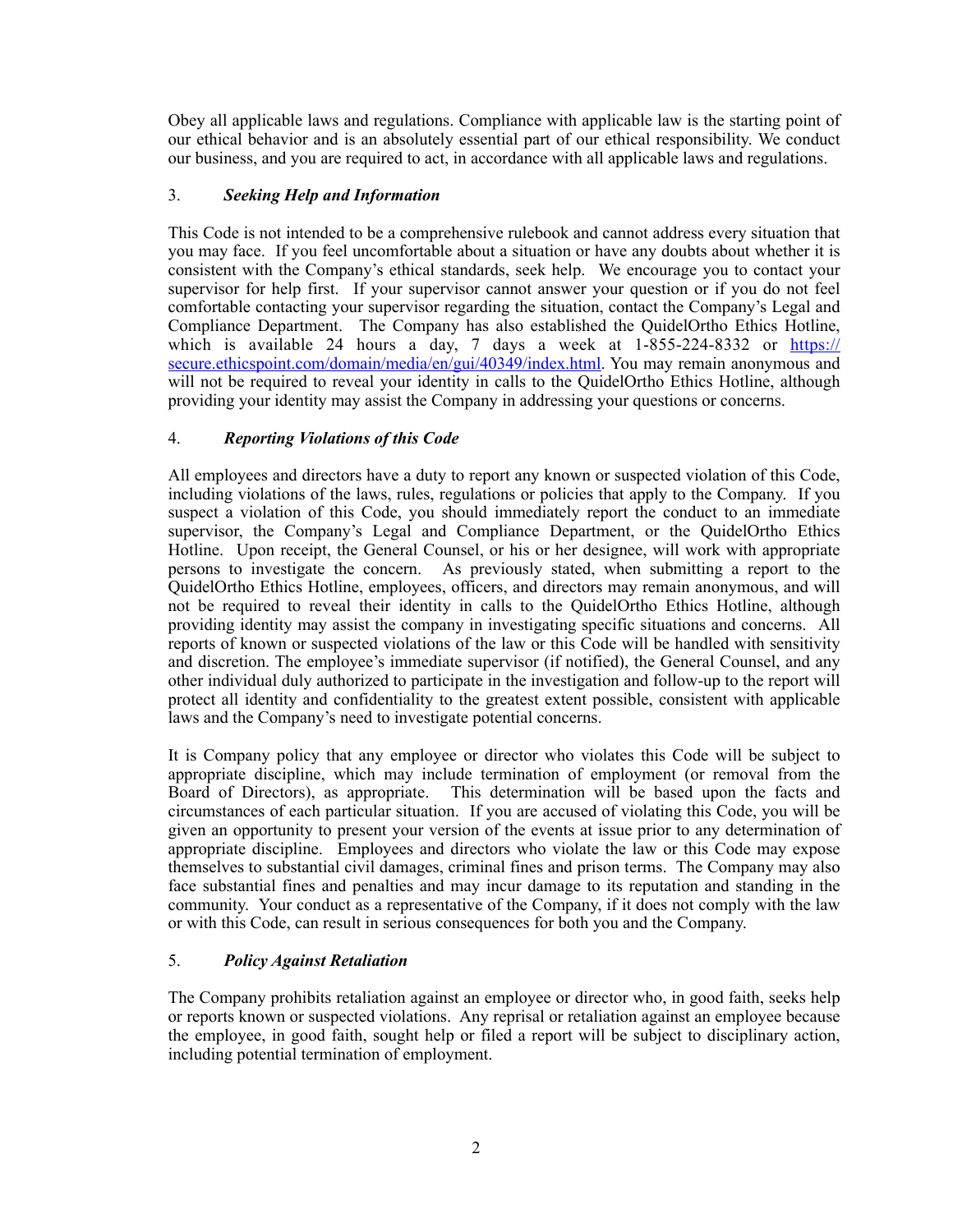## 6. *Waivers of this Code*

Any waiver of this Code for our directors, executive officers or other principal financial officers may be made only by our Board of Directors and will be disclosed to the public as required by law or the rules of the NASDAQ, when applicable. Waivers of this Code for other employees may be made only by our Chief Executive Officer or General Counsel and will be reported to our Audit Committee.

# **III. CONFLICTS OF INTEREST**

### 1. *Identifying Potential Conflicts of Interest*

Employees, officers and directors must act in the best interests of the Company. You must refrain from engaging in any activity or having a personal interest that presents a "conflict of interest" and should seek to avoid even the appearance of a conflict of interest. A conflict of interest occurs when your personal interest interferes with the interests of the Company. A conflict of interest can arise whenever you, as an employee, officer or director, take action or have an interest that prevents you from performing your Company duties and responsibilities honestly, objectively and effectively.

Identifying potential conflicts of interest may not always be clear-cut. The following situations might reasonably be expected to give rise to a conflict of interest and should be identified to, and addressed by, the General Counsel or the Board of Directors:

- Outside Employment. An employee or director being employed by, serving as a director of, or providing any services to a company or individual that the employee or director knows or suspects is a customer, supplier or competitor of the Company (other than services to be provided as part of an employee's job responsibilities for the Company). Similarly, an actual or apparent conflict of interest may arise if an employee serves as a personal fiduciary for another person, particularly if that relationship developed in the context of that employee's role with the Company.
- Improper Personal Benefits. An employee or director obtaining any material (as to him or her) personal benefits or favors because of his or her position with the Company. Please see "Gifts and Entertainment" below for additional guidelines in this area.
- Financial Interests. An employee or director having a "material interest" (ownership or otherwise) in any company that the employee or director knows or suspects is a material customer, supplier or competitor of the Company and using his or her position to influence a transaction with such company. Whether an employee or director has a "material interest" will be determined by the Board of Directors in light of all of the circumstances, including consideration of the relationship of the employee or director to the customer, supplier or competitor, the relationship of the employee or director to the specific transaction and the importance of the interest to the employee or director having the interest.
- Loans or Other Financial Transactions. An employee or director obtaining loans or guarantees of personal obligations from, or entering into any other personal financial transaction with, any company or individual that the employee or director knows or suspects is a material customer, supplier or competitor of the Company. This guideline does not prohibit arms-length transactions with banks, brokerage firms or other financial institutions.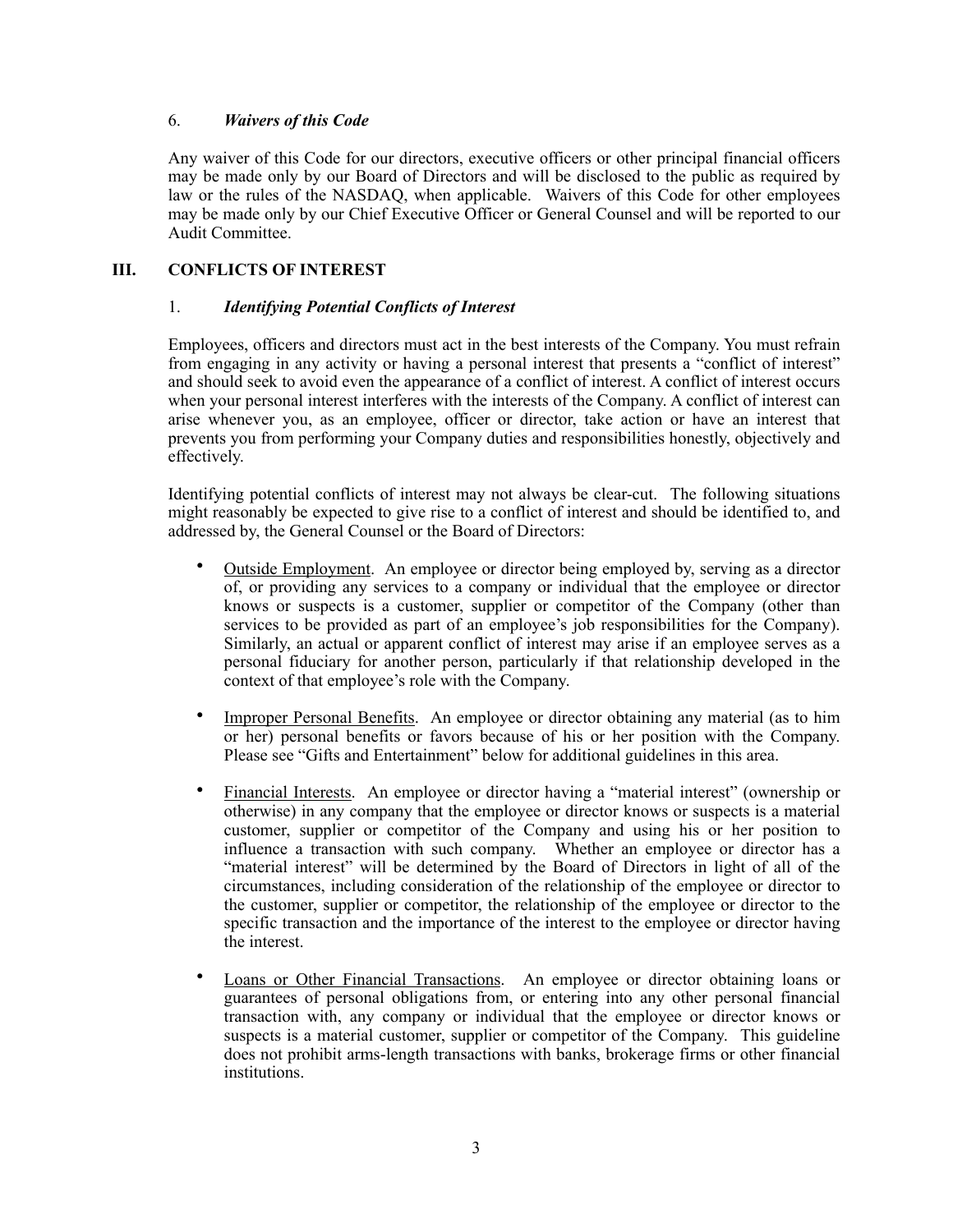- Service on Boards and Committees. An employee or director serving on a board of directors or trustees or on a committee of any entity (whether profit or not-for-profit) whose interests reasonably would be expected to conflict with those of the Company.
- Actions of Family Members. The actions of family members of employees and directors outside the workplace may also give rise to the conflicts of interest described above because they may influence an employee's or director's objectivity in making decisions on behalf of the Company. For purposes of this Code, "family members" include your spouse or life-partner, brothers, sisters, parents, in-laws, children and grandchildren whether such relationships are by blood or adoption.

If you are uncertain whether a particular company or individual is a material customer, supplier or competitor, please contact the Company's Legal and Compliance Department for assistance.

### 2. *Disclosure of Conflicts of Interest*

The Company requires that employees and directors disclose any situation that reasonably would be expected to give rise to a conflict of interest. If you suspect that you have a situation that could give rise to a conflict of interest, or something that others could reasonably perceive as a conflict of interest, you must report it in writing to your supervisor or the Company's General Counsel, or if you are a director or executive officer, to the Board of Directors. The Company's General Counsel or the Board of Directors, as applicable, will work with you to determine whether you have a conflict of interest and, if so, how best to address it. For the avoidance of doubt, the General Counsel or the Board of Directors, as applicable, retain the authority to prohibit any employee or director from engaging in any transaction or situation that amounts to a conflict of interest. All transactions that would give rise to a conflict of interest involving a director, executive officer or principal financial officer must be approved by the Board of Directors, and any such approval will not be considered a waiver of this Code.

#### **IV. CORPORATE OPPORTUNITIES**

As an employee or director of the Company, you have an obligation to advance the Company's interests when the opportunity to do so arises. If you discover or are presented with a business opportunity through the use of corporate property or information or because of your position with the Company, you should present the business opportunity to the Company. No employee or director may use corporate property, information or his or her position with the Company for personal gain or compete with the Company while employed or engaged by us.

You should disclose to your supervisor the terms and conditions of each business opportunity covered by this Code, and if you wish to pursue it in your individual capacity. Your supervisor will contact the Company's Legal and Compliance Department and the appropriate management personnel to determine whether the Company wishes to pursue the business opportunity. If the Company waives its right to pursue the business opportunity, you may pursue the business opportunity on the same terms and conditions as originally proposed and consistent with the other ethical guidelines set forth in this Code.

# **V. CONFIDENTIAL INFORMATION**

Employees and directors have access to a variety of confidential information regarding the Company's business and those having a business relationship with it. Confidential information includes all non-public information that might be of use to the Company's competitors, or, if disclosed, harmful to the Company or its counter parties, business partners, customers (*i.e*., its advisory clients) or suppliers. Employees and directors have a duty to safeguard and not disclose all confidential information of the Company or third parties with which the Company conducts business, except when disclosure is authorized or legally mandated. Unauthorized disclosure of any confidential information is prohibited. In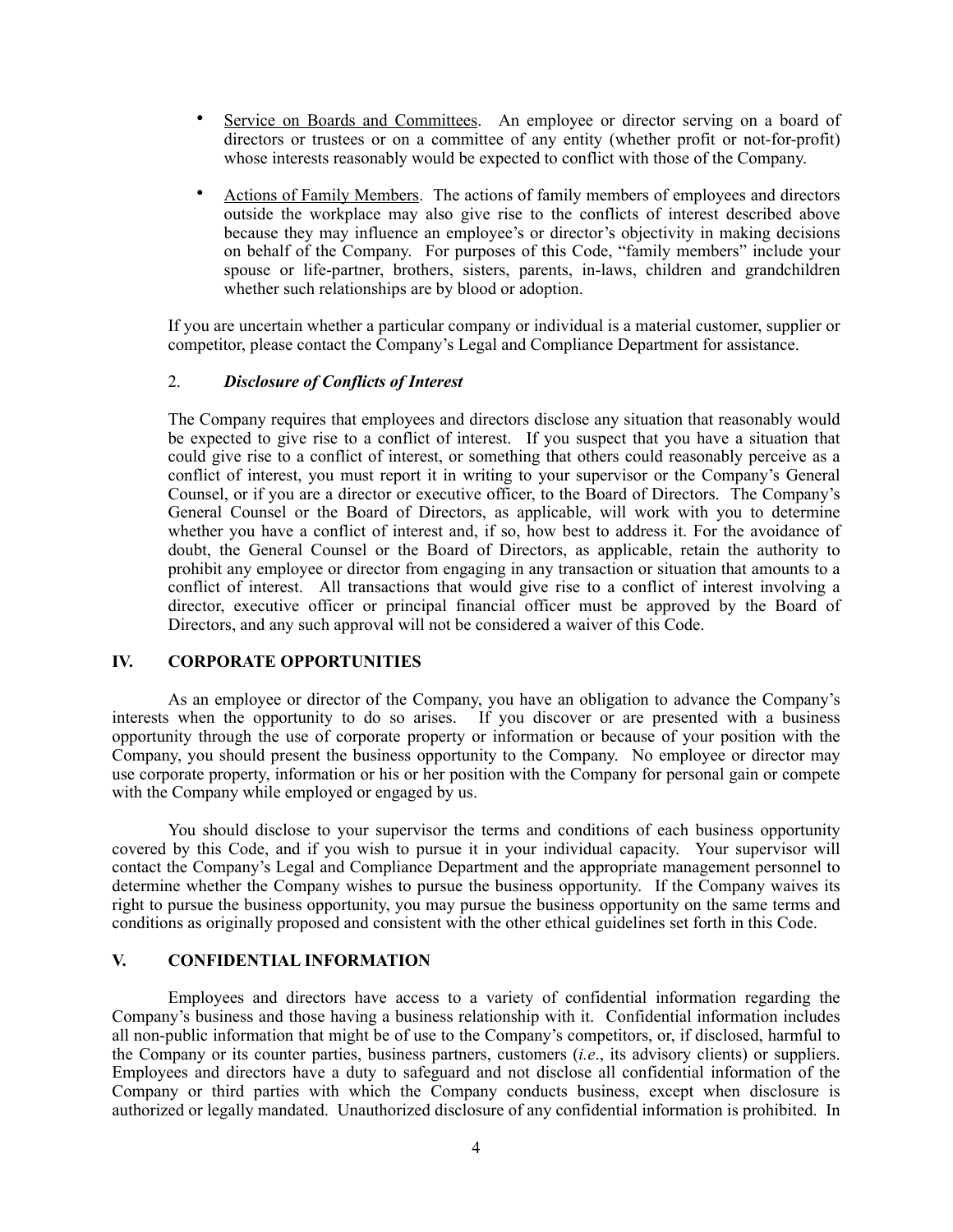addition to the restrictions described above with respect to communicating confidential information outside the Company, employees and directors should take appropriate precautions to ensure that confidential or other sensitive information, whether it is proprietary to the Company or another company or individual, is not communicated within the Company except to employees and directors who have a need to know such information to perform their responsibilities for the Company. An employee's and director's obligation to protect confidential information continues after he or she leaves the Company. Unauthorized disclosure of confidential information could cause competitive harm to the Company or its customers and could result in legal liability to you and the Company.

Any questions or concerns regarding whether disclosure of information of the Company or those having a business relationship with it is legally mandated should be promptly referred to the Company's Legal and Compliance Department.

### **VI. COMPETITION AND FAIR DEALING**

All employees should endeavor to deal fairly with fellow employees and with the Company's collaborators, licensors, customers, suppliers and competitors. Employees should not take unfair advantage of anyone through manipulation, concealment, abuse of privileged information, misrepresentation of material facts or any other unfair-dealing practice. Employees should maintain and protect any intellectual property licensed from licensors with the same care as they employ with regard to Company-developed intellectual property. Employees should also handle the nonpublic information of our collaborators, licensors, suppliers and customers responsibly and in accordance with our agreements with them, including information regarding their technology and product pipelines.

### **VII. GIFTS AND ENTERTAINMENT**

The giving and receiving of gifts can be a common business practice. Appropriate business gifts and entertainment are welcome courtesies designed to build relationships and understanding among business partners. Gifts and entertainment, however, should not compromise, or appear to compromise, your ability to make objective and fair business decisions. In addition, it is important to note that the giving and receiving of gifts are subject to a variety of laws, rules and regulations applicable to the Company's operations. These include, without limitation, laws covering the marketing of products, bribery, and kickbacks. You are expected to understand and comply with all laws, rules and regulations that apply to activities you engage in when acting on the Company's behalf.

It is your responsibility to use good judgment in this area. As a general rule, you may give or receive gifts or entertainment to or from external parties only if the gift or entertainment is infrequent, modest, intended to further legitimate business goals, in compliance with applicable law, providing the gift or entertainment would not be viewed as an inducement to or reward for any particular business decision, and the gift or entertainment otherwise complies with the Company's applicable policies and procedures regarding such gift or entertainment. All gifts and entertainment expenses should be properly accounted for on expense reports.

You must be particularly careful that gifts and entertainment are not construed as bribes, kickbacks or other improper payments, particularly if you conduct business in countries outside of the United States. See the "Anti-Corruption Laws" section of this Code for a more detailed discussion of our policies regarding giving or receiving gifts related to business transactions in other countries.

You should make every effort to refuse or return a gift that is beyond these permissible guidelines. If it would be inappropriate to refuse a gift or you are unable to return a gift, you should promptly report the gift to your supervisor. Your supervisor will bring the gift to the attention of the Company's Legal and Compliance Department, who may require you to donate the gift to an appropriate community organization. If you have any questions about whether it is permissible to accept a gift or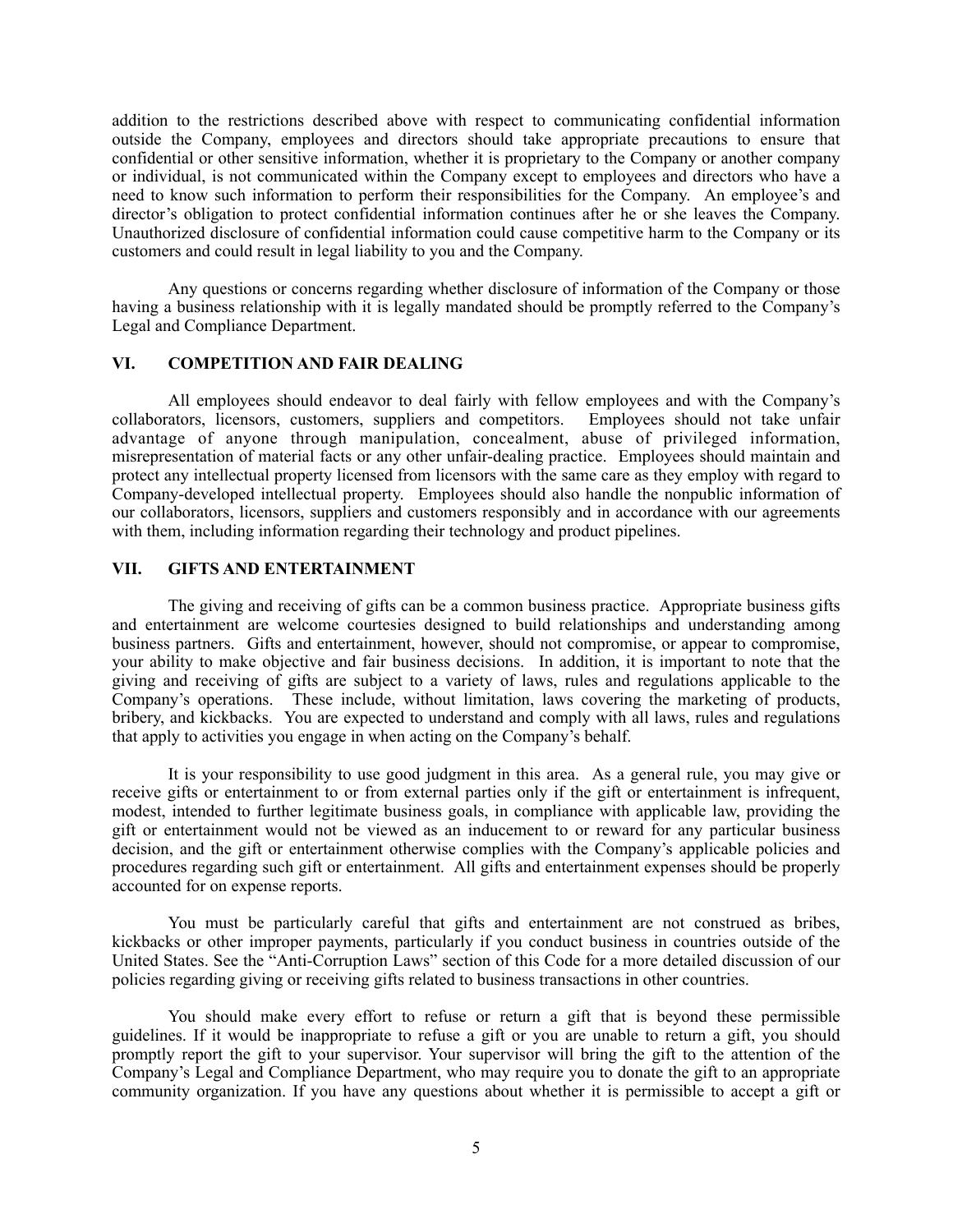something else of value, contact your supervisor or the Company's Legal and Compliance Department for additional guidance.

## **VIII. COMPANY RECORDS**

Accurate and reliable records are crucial to our business. Our records are the basis of our earnings statements, financial reports, regulatory submissions and many other aspects of our business and guide our business decision-making and strategic planning. Company records include financial records, personnel records, records relating to our technology and product development, clinical development, customer collaborations, manufacturing and regulatory submissions and all other records maintained in the ordinary course of our business.

All Company records must be complete, accurate and reliable in all material respects. Each employee and director must follow any formal document retention policy of the Company with respect to Company records within such employee's or director's control. Please contact your supervisor or the Company's Legal and Compliance Department to obtain a copy of such policy or with any questions concerning any such policy.

## **IX. PROTECTION AND USE OF COMPANY ASSETS**

Employees should protect the Company's assets and ensure their efficient use for legitimate business purposes only and not for any personal benefit or the personal benefit of anyone else. Theft, carelessness and waste have a direct impact on the Company's financial performance. The use of Company funds or assets, whether or not for personal gain, for any unlawful or improper purpose is prohibited.

Employees should be aware that Company property includes all data and communications transmitted or received to or by, or contained in, the Company's electronic or telephonic systems. Company property also includes all written communications. Employees and other users of this property should have no expectation of privacy with respect to these communications and data. To the extent permitted by law, the Company has the ability, and reserves the right, to preserve and monitor electronic and telephonic communications. These communications may also be subject to disclosure to law enforcement or government officials.

## **X. ACCURACY OF FINANCIAL REPORTS AND OTHER PUBLIC COMMUNICATIONS**

As a public company we are subject to various securities laws, regulations and reporting obligations. Both federal law and our policies require the disclosure of accurate and complete information regarding the Company's business, financial condition and results of operations. Inaccurate, incomplete or untimely reporting will not be tolerated and can severely damage the Company and result in legal liability.

The Company's principal financial officers and other employees working in the finance department have a special responsibility to ensure that all of our financial disclosures are full, fair, accurate, timely and understandable. These employees must understand and strictly comply with generally accepted accounting principles and all standards, laws and regulations for accounting and financial reporting of transactions, estimates and forecasts.

If you have any unresolved concerns or complaints regarding questionable accounting or auditing matters, you are encouraged to submit those concerns or complaints through any one of the methods described below. Subject to applicable law and to the fullest extent possible, all such submissions will be treated confidentially.

## **XI. COMPLIANCE WITH LAWS AND REGULATIONS**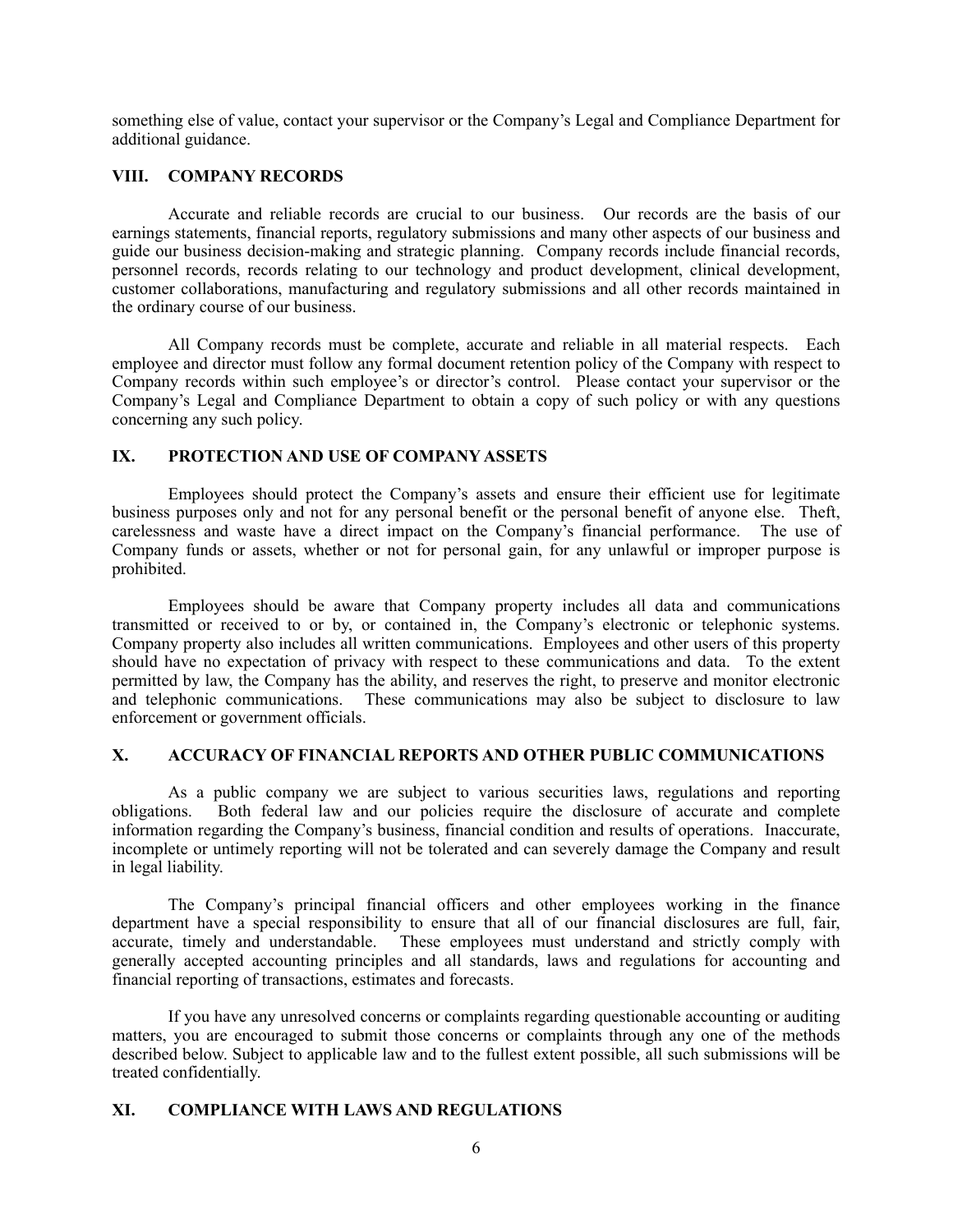Each employee and director has an obligation to comply with all laws, rules and regulations applicable to the Company's operations. These include, without limitation, laws covering bribery and kickbacks, the development, testing, approval, manufacture, marketing and sale of our products, copyrights, trademarks and trade secrets, information privacy, insider trading, illegal political contributions, antitrust prohibitions, foreign corrupt practices, offering or receiving gratuities, environmental hazards, employment discrimination or harassment, occupational health and safety, false or misleading financial information or misuse of corporate assets. You are expected to understand and comply with all laws, rules and regulations that apply to your job position. If any doubt exists about whether a course of action is lawful, you should seek advice from your supervisor or the Company's Legal and Compliance Department.

### 1. *Interactions with the Government*

The Company may conduct business with the U.S. government, state and local governments and the governments of other countries. The Company is committed to conducting its business with all governments and their representatives with the highest standards of business ethics and in compliance with all applicable laws and regulations, including the special requirements that apply to communications with governmental bodies that may have regulatory authority over our products and operations, such as government contracts and government transactions.

If your job responsibilities include interacting with the government, you are expected to understand and comply with the special laws, rules and regulations that apply to your job position as well as with any applicable standard operating procedures that the Company has implemented. If any doubt exists about whether a course of action is lawful, you should seek advice immediately from your supervisor or the Company's Legal and Compliance Department.

In addition to the above, unless you are a member of the Government Affairs Department and are following the procedures established specifically for that department, you must obtain approval from the Company's Legal and Compliance Department for any work activity that requires communication with any member or employee of a legislative body or with any government official or employee. Work activities covered by this policy include meetings with legislators or members of their staffs or with senior executive branch officials on behalf of the Company for lobbying or advocacy purposes (but, for the avoidance of doubt, would not include the Regulatory Department's interactions with the U.S. Food and Drug Administration or similar regulators in countries outside the United States). Preparation, research and other background activities that are done in support of lobbying communication are also covered by this policy even if the communication ultimately is not made. If any doubt exists about whether a given work activity would be considered covered by this provision, you should seek advice immediately from your supervisor or the Company's Legal and Compliance Department.

## 2. *Political Contributions and Volunteer Activities*

The Company encourages its employees and directors to participate in the political process as individuals and on their own time. However, federal and state contribution and lobbying laws severely limit the contributions the Company can make to political parties or candidates. It is Company policy that Company funds or assets not be used to make a political contribution to any political party or candidate, unless prior approval has been given by our General Counsel. The Company will not reimburse you for personal political contributions. When you participate in non-Company political affairs, you should be careful to make it clear that your views and actions are your own, and not made on behalf of the Company. Please contact the Company's General Counsel if you have any questions about this policy.

## 3. *Compliance with Antitrust Laws*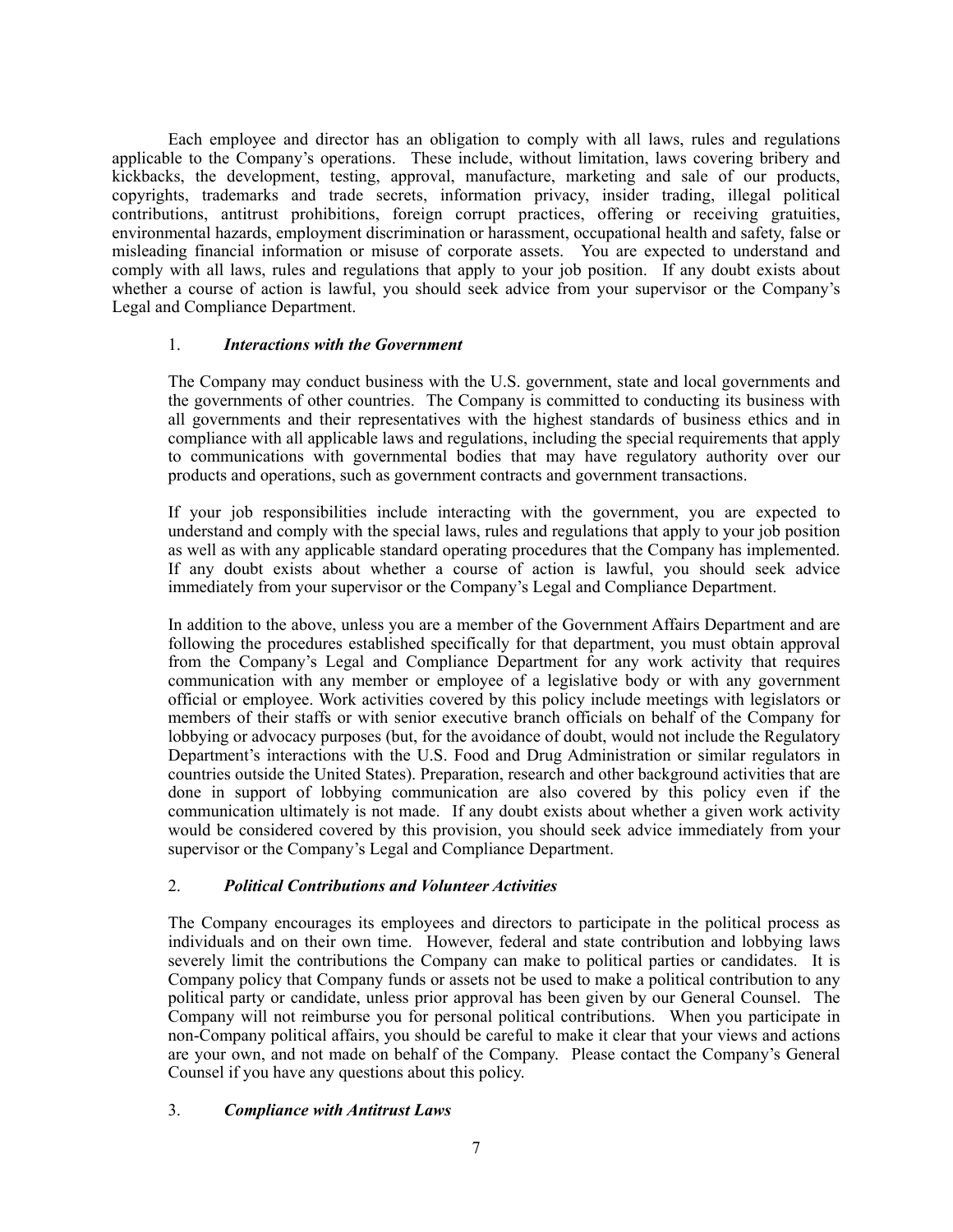Antitrust laws of the United States and other countries are designed to protect consumers and competitors against unfair business practices and to promote and preserve competition. Our policy is to compete vigorously and ethically while complying with all antitrust, monopoly, competition or cartel laws in all countries, states or localities in which the Company conducts business. Violations of antitrust laws may result in severe penalties against the Company and its employees, including potentially substantial fines and criminal sanctions. You are expected to maintain basic familiarity with the antitrust principles applicable to your activities, and you should consult the Company's Legal and Compliance Department with any questions you may have concerning compliance with these laws.

### a. Meetings with Competitors

Employees should exercise caution in meetings with competitors. Any meeting with a competitor may give rise to the appearance of impropriety. As a result, if you are going to meet with a competitor where there is a reasonable expectation that the meeting will involve discussions about Company business, you should obtain the prior approval of an executive officer of the Company. You should try to meet with competitors in a closely monitored, controlled environment for a limited period of time. You should create and circulate agendas in advance of any such meetings, and the contents of your meeting should be fully documented.

## b. Professional Organizations and Trade Associations

Employees should be cautious when attending meetings of professional organizations and trade associations at which competitors are present. Attending meetings of professional organizations and trade associations is both legal and proper, if such meetings have a legitimate business purpose and are conducted in an open fashion, adhering to a proper agenda. At such meetings, you should not discuss the restricted topics listed above, including the Company's pricing policies or other competitive terms or any other proprietary, competitively sensitive information.

## 4. *Compliance with Insider Trading Laws*

Consistent with the Company's Insider Trading Compliance Policy, the Company's employees and directors are prohibited from trading in the stock or other securities of the Company while in possession of material nonpublic information about the Company. In addition, Company employees and directors are prohibited from recommending, "tipping" or suggesting that anyone else buy or sell the Company's stock or other securities on the basis of material non-public information. Employees and directors who obtain material non-public information about another company in the course of their duties are prohibited from trading in the stock or securities of the other company while in possession of such information or "tipping" others to trade on the basis of such information. Violation of insider trading laws can result in severe fines and criminal penalties, as well as disciplinary action by the Company, up to and including termination of employment. You are required to read carefully and observe our Insider Trading Compliance Policy, as amended from time to time. Please contact the Company's Legal and Compliance Department for a copy of the Insider Trading Compliance Policy or with any questions you may have about insider trading laws.

## *5. Compliance with Trade Control Laws*

The United States anti-boycott law prohibits certain actions to comply with or support an unsanctioned foreign country's boycott against a country friendly to the United States. The prohibited actions include refusing to do business in a certain country, furnishing information about a person in response to a boycott-related request, and implementing a letter of credit that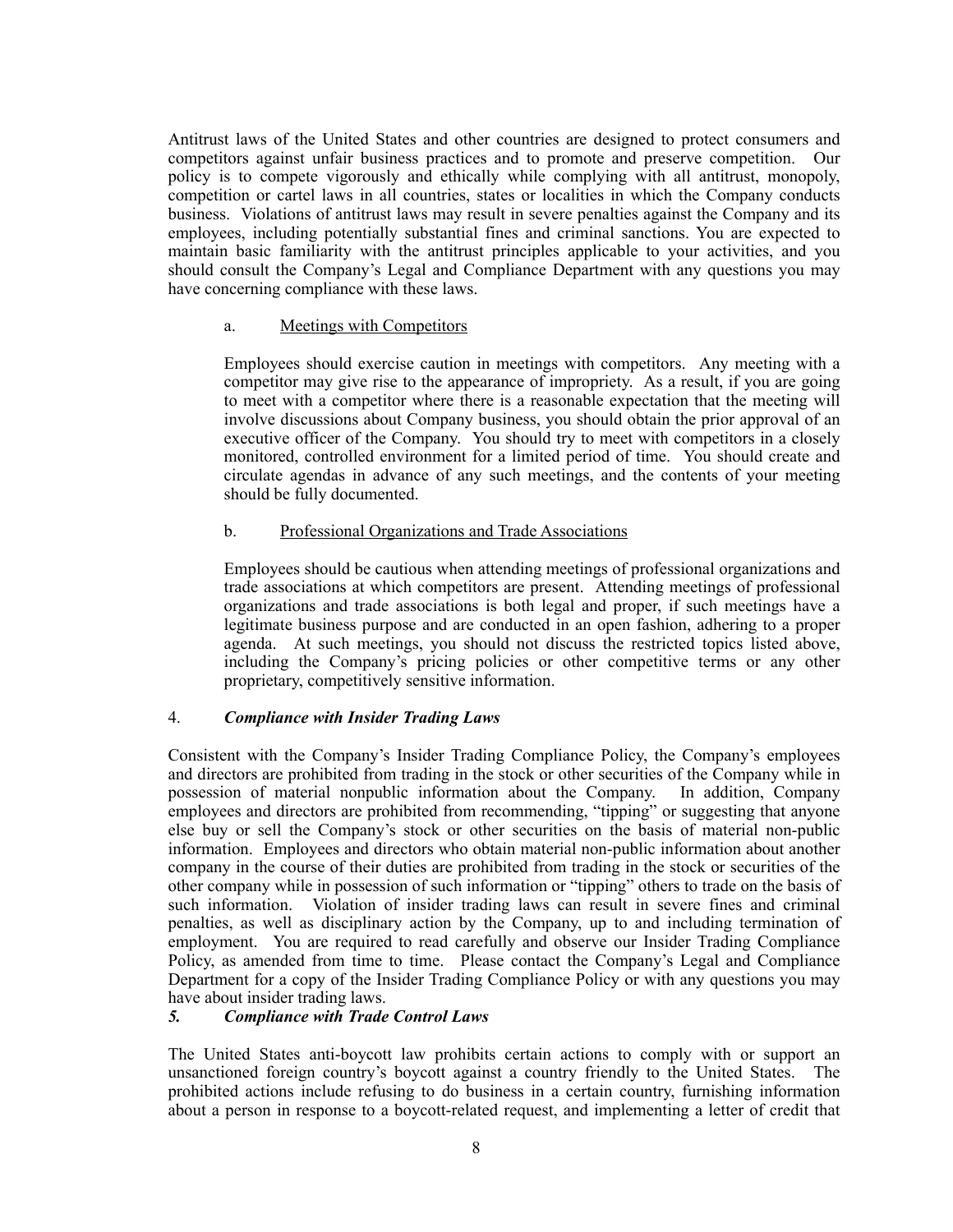contains a condition related to any of the prohibited actions. The Company is committed to compliance with U.S. antiboycott laws and related regulations.

United States economic sanctions regulations prohibit U.S. persons, including financial institutions and their foreign branches and non-U.S. affiliates, from exporting financial services to certain foreign governments and their specially designated nationals named by the Office of Foreign Assets Control (" $OFAC$ "). These regulations also require that assets of these These regulations also require that assets of these governments and persons be frozen. The Company has established and maintains procedures to ensure that customers (and potential customers) are not on the OFAC list. As a result, all Company employees should be familiar with any such procedures that apply to your job responsibilities.

You should consult the Company's Legal and Compliance Department with any questions you may have concerning compliance with these laws.

### **XII. PUBLIC COMMUNICATIONS AND REGULATION FD**

### 1. *Public Communications Generally*

The Company places a high value on its credibility and reputation in the community. What is written or said about the Company in the news media and investment community directly impacts our reputation, positively or negatively. Our policy is to provide timely, accurate and complete information in response to public requests (from media, analysts, etc.), consistent with our obligations to maintain the confidentiality of competitive and proprietary information and to prevent selective disclosure of market-sensitive information.

The Company has adopted a separate Policy Regarding Communications with Analysts, Securityholders and Others (the "Regulation FD Policy") and an External Communications Policy to maintain the Company's credibility and reputation in the community, to maintain the confidentiality of competitive and proprietary information and to prevent selective disclosure of market-sensitive financial data. All requests for information or comments about the Company or its products from members of the media, analysts, and other third parties should be handled in accordance with the Company's policies and procedures regarding public communications, including the Regulation FD Policy and the External Communications Policy. Please contact the Company's Legal and Compliance Department for copies of the Regulation FD Policy and the External Communications Policy or with any questions you may have about disclosure matters.

#### 2. *Compliance with Regulation FD*

In connection with its public communications, the Company is required to comply with a rule under the federal securities laws referred to as Regulation FD (which stands for "fair disclosure"). Regulation FD provides that, when we disclose material non-public information about the Company to securities market professionals or shareholders (where it is reasonably foreseeable that the shareholders will trade on the information), we must also disclose the information to the public. "Securities market professionals" generally include analysts, institutional investors and other investment advisors. You are required to read carefully and comply with our Regulation FD Policy, as amended from time to time. Please inform your supervisor or the Legal and Compliance Department if you do not have a copy of our Regulation FD Policy.

#### **XIII. ANTI-CORRUPTION LAWS**

Applicable anti-corruption laws, including the Foreign Corrupt Practices Act (the "*FCPA*") and, where applicable, the UK Bribery Act ("*UKBA*") and other local anti-corruption laws, prohibit the Company and its employees, directors and agents from offering, giving or promising money or any other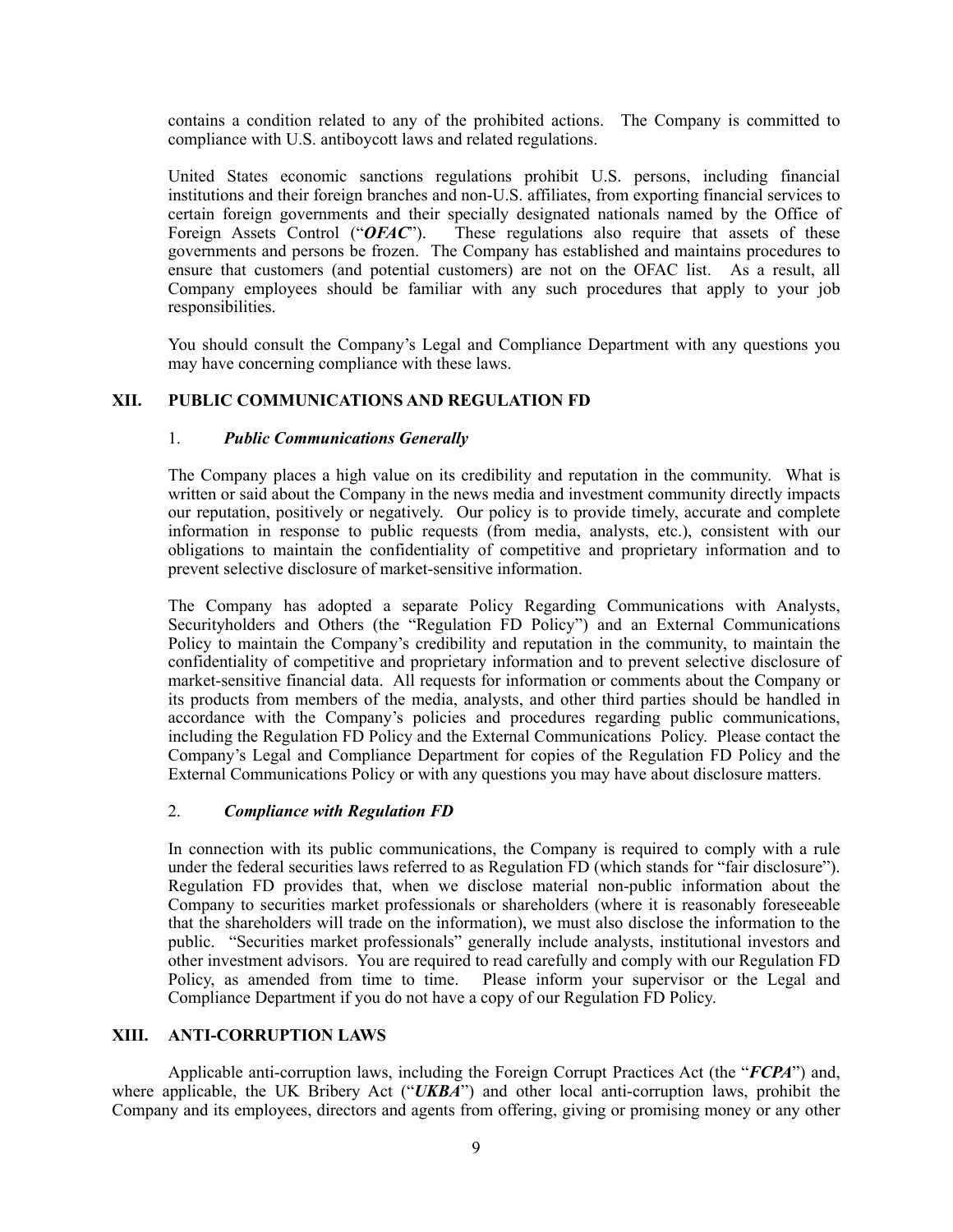item of value, directly or indirectly, with the intent to improperly secure business, retain business, or to influence any act or decision of any government official, political party, candidate for political office or official of a public international organization. Stated more concisely, Company employees, directors and agents are prohibited from giving or receiving bribes, kickbacks or other inducements in order to obtain an improper business advantage.

This prohibition also extends to payments to a third party agent of the Company (an "intermediary") if there is reason to believe that the payment will be used indirectly for a prohibited payment to foreign officials. Indirect payments include any transfer of money or other item of value to another individual or organization where the person making the transfer knows or has reason to know that some or all of that transfer is for the benefit of an individual to whom direct payments are prohibited. The use of intermediaries for the payment of bribes, kickbacks or other inducements is expressly prohibited. Violation of an applicable anti-corruption law can result in severe fines and criminal penalties, as well as disciplinary action by the Company, up to and including termination of employment.

## **XIV. ENVIRONMENT, SOCIETY, HEALTH, AND SAFETY**

The Company is committed to providing a safe and healthy working environment for its employees and to avoiding adverse impact and injury to the environment and the communities in which it does business. Company employees and directors must comply with all applicable environmental, health and safety laws, regulations and Company standards. It is your responsibility to understand and comply with the laws, regulations and policies that are relevant to your job. Failure to comply with environmental, health and safety laws and regulations can result in civil and criminal liability against you and the Company, as well as disciplinary action by the Company, up to and including termination of employment. You should contact the Company's Legal and Compliance Department if you have any questions about the laws, regulations and policies that apply to you.

## 1. *Environment*

All Company employees and directors should strive to conserve resources and reduce waste and emissions through recycling and other energy conservation measures. You have a responsibility to promptly report any known or suspected violations of environmental laws or any events that may result in a discharge or emission of hazardous materials.

## 2. *Health and Safety*

The Company is committed not only to comply with all relevant health and safety laws, but also to conduct business in a manner that protects the safety of its employees. All employees and directors are required to comply with all applicable health and safety laws, regulations and policies relevant to their positions. If you have a concern about unsafe conditions or tasks that present a risk of injury to you, please report these concerns immediately to your supervisor or the Company's Legal and Compliance Department.

## 3. *Employment Practices*

The Company pursues fair employment practices in every aspect of its business. The following is only intended to be a summary of certain of our employment policies and procedures. Copies of the Company's detailed policies are available from the Human Resources Department. Company employees must comply with all applicable labor and employment laws, including anti-<br>discrimination laws and laws related to freedom of association and privacy. It is your discrimination laws and laws related to freedom of association and privacy. responsibility to understand and comply with the laws, regulations and policies that are relevant to your job. Failure to comply with labor and employment laws can result in civil and criminal liability against you and the Company, as well as disciplinary action by the Company, up to and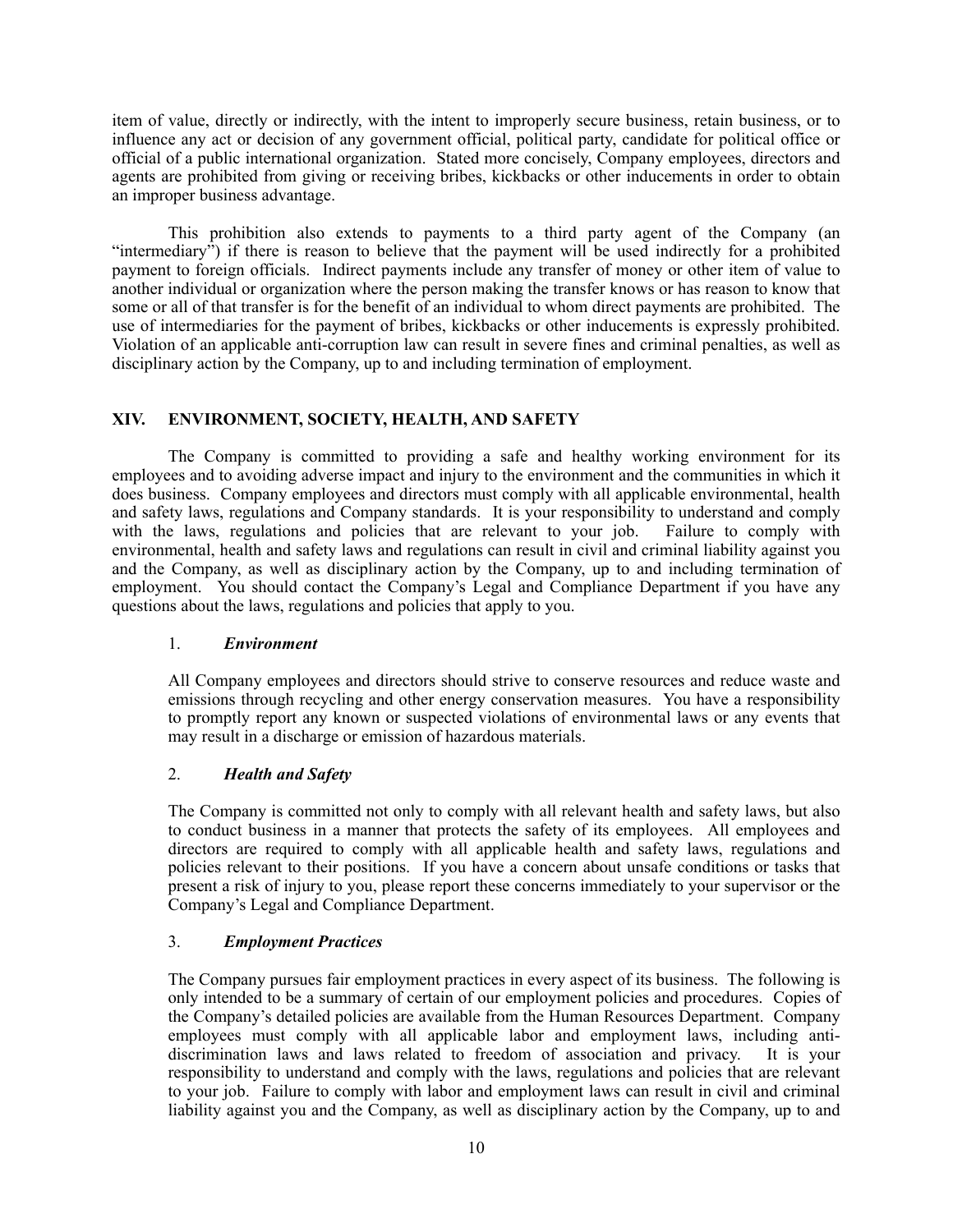including termination of employment. You should contact the Company's Legal and Compliance Department if you have any questions about the laws, regulations and policies that apply to you.

# 4. *Human Trafficking*

The Company recognizes its responsibility as a global corporate citizen to respect human rights and aid in the fight against the recruitment, harboring, transportation, provision, or obtaining of a person, through the use of force, fraud, or coercion for the purpose of exploitation. It is unacceptable for our employees, business partners, suppliers, contractors, and subcontractors to engage in human trafficking or any other forms of human rights abuses in our supply chain, facilities, or in carrying out our business. All employees and directors are required to report any suspected instances of human trafficking to your supervisor or the Company's Legal and Compliance Department.

# 5. *Harassment and Discrimination*

The Company is committed to providing equal opportunity and fair treatment to all individuals on the basis of merit, without discrimination because of race, color, religion, national origin, sex (including pregnancy), sexual orientation, age, disability, veteran status or other characteristic protected by law. The Company also prohibits harassment based on these characteristics in any form, whether physical or verbal and whether committed by supervisors, non-supervisory personnel or non-employees. Harassment may include, but is not limited to, offensive sexual flirtations, unwanted sexual advances or propositions, verbal abuse, sexually or racially degrading words, or the display in the workplace of sexually suggestive or racially degrading objects or pictures.

If you have any complaints about discrimination or harassment, report such conduct to your supervisor or the Human Resources Department. All complaints will be treated with sensitivity and discretion. Your supervisor, the Human Resources Department and the Company will protect your confidentiality to the extent possible, consistent with law and the Company's need to investigate your concern. Where our investigation uncovers harassment or discrimination, we will take prompt corrective action, which may include disciplinary action by the Company, up to and including, termination of employment. The Company strictly prohibits retaliation against an employee who, in good faith, files a complaint.

Any member of management who has reason to believe that an employee has been the victim of harassment or discrimination or who receives a report of alleged harassment or discrimination is required to report it to the Human Resources Department immediately.

# 6. *Alcohol and Drugs*

The Company is committed to maintaining a drug-free work place. All Company employees must comply strictly with Company policies regarding the abuse of alcohol and the possession, sale and use of illegal substances. Drinking alcoholic beverages is prohibited while on duty or on the premises of the Company, except at specified Company-sanctioned events or as otherwise authorized by management. Illegally possessing, or using, selling or offering drugs and other controlled substances is prohibited under all circumstances while on duty or on the premises of the Company. Likewise, you are prohibited from reporting for work, or driving a Company vehicle or any vehicle on Company business, while under the influence of alcohol or any illegal drug. Employees using prescription medications that may impair their ability to safely perform their duties must comply with applicable Company policies, including the Alcohol and Drug-Free Workplace Policy.

# 7. *Violence Prevention and Weapons*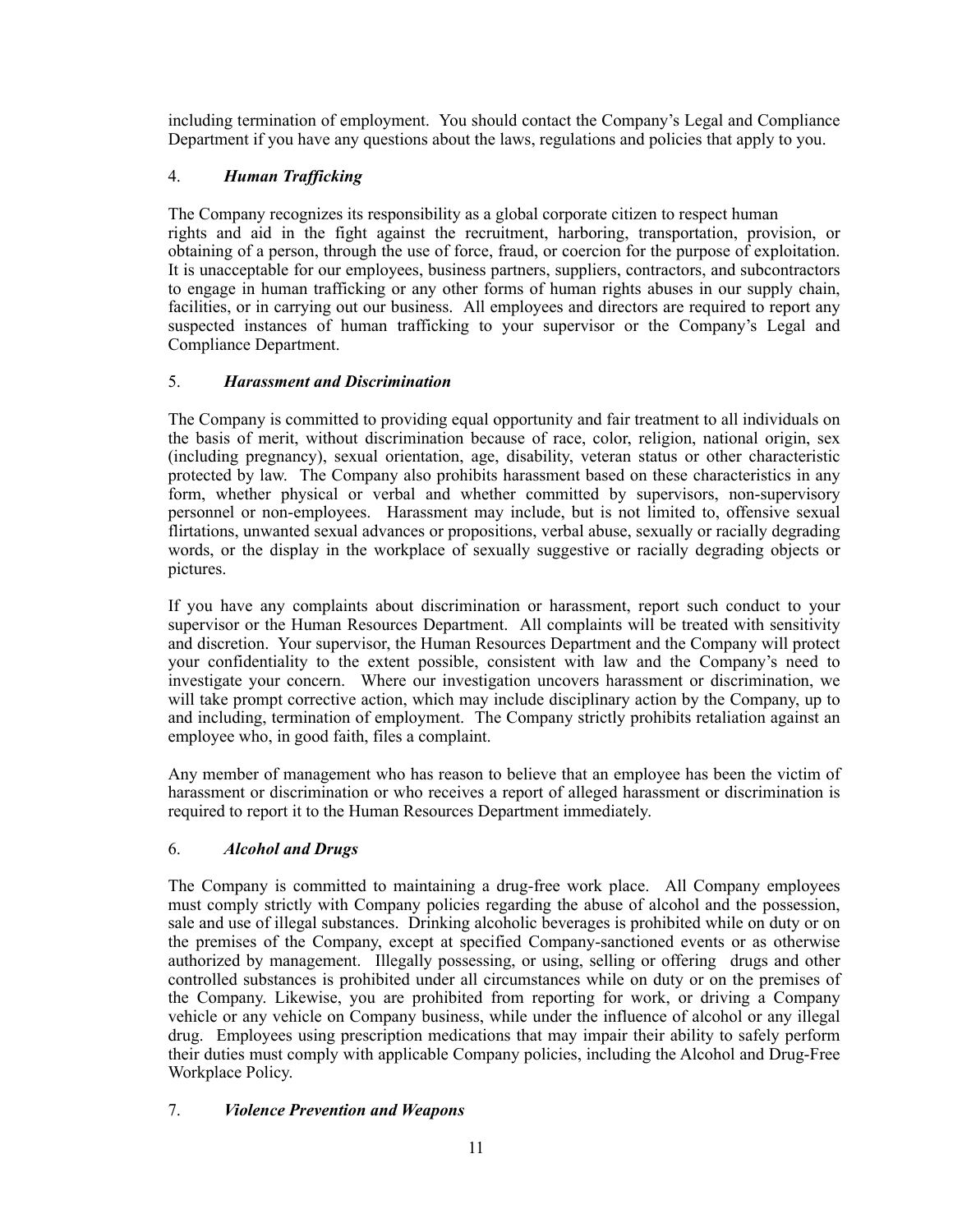The safety and security of Company employees is vitally important. The Company will not tolerate violence or threats of violence in, or related to, the workplace. If you experience, witness or otherwise become aware of a violent or potentially violent situation that occurs on the Company's property or affects the Company's business you must immediately report the situation to your supervisor or the Human Resources Department.

The Company does not permit any individual to have weapons of any kind on Company property or in vehicles, while on the job or off-site while on Company business. This is true even if you have obtained legal permits to carry weapons. The only exception to this policy applies to security personnel who are specifically authorized by Company management to carry weapons.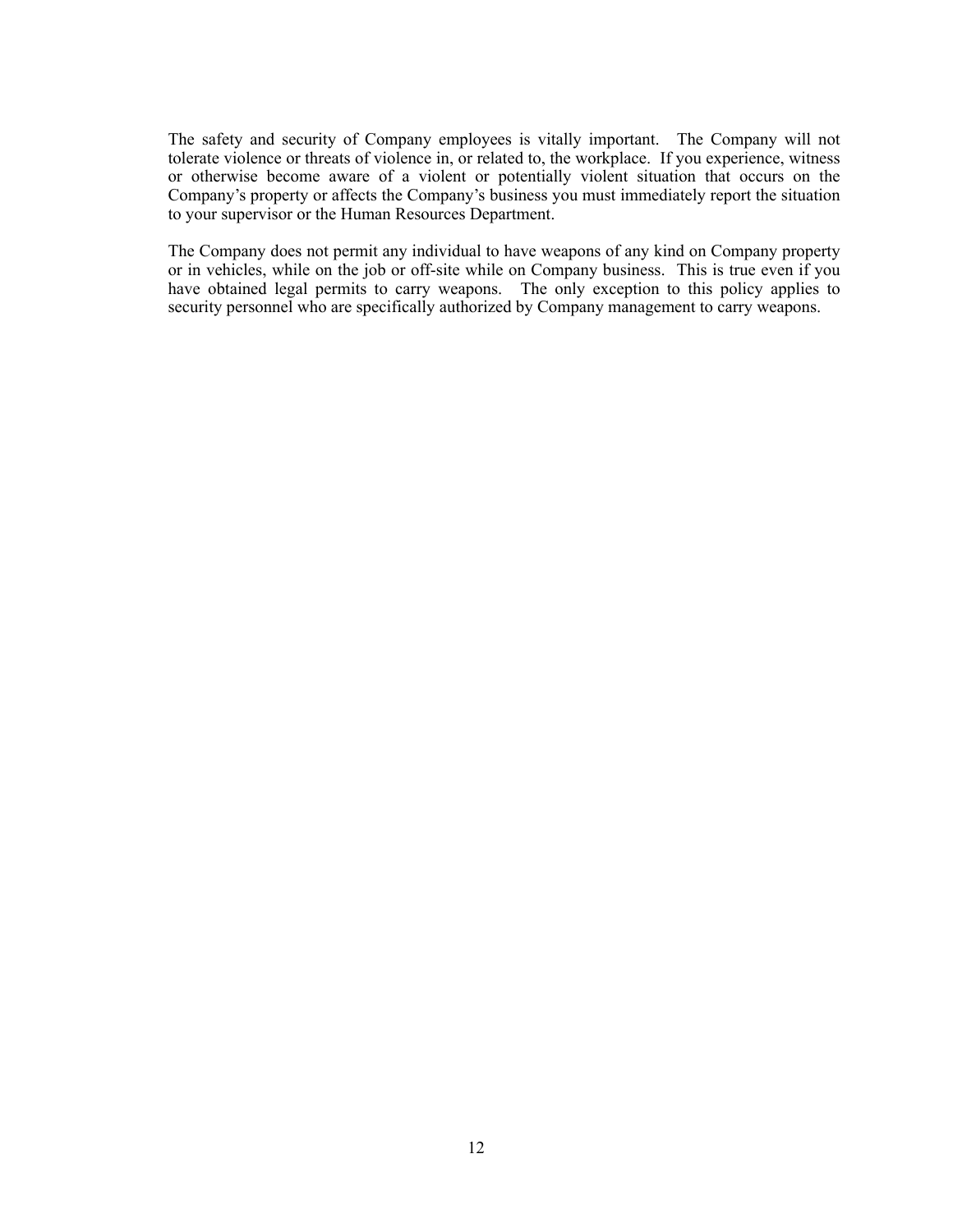### **XV. PRODUCT QUALITY AND SAFETY**

The Company is committed to providing quality products and services to our customers in compliance with applicable laws and regulations governing the development, manufacturing, labeling and approval of those products. We focus on understanding the requirements of our customers and providing products and services that meet or exceed their specifications and expectations. We design, manufacture and deliver products and services that fit their intended purpose and, as applicable, approved indication, and we take care to ensure we are aware of, and comply with, regulatory requirements related to the approval, labeling and sales and marketing of our products. This means we must always be certain we understand and follow all contract specifications and quality control procedures and complete all required inspection and testing operations properly. To fulfill our commitment to product quality and safety, we expect our suppliers to assure the quality and safety of goods and services they provide to us.

## **XVI. CLINICAL/REGULATORY COMPLIANCE**

For information or questions regarding product regulatory matters, the conduct of clinical trials and research studies, the communication of results from such trials and research studies and interactions with healthcare professionals, please refer to the Company's policies on interacting with healthcare professionals or contact the Clinical/Regulatory or Legal and Compliance Department.

#### **XVII. DATA PRIVACY AND PERSONAL INFORMATION**

The Company is committed to complying with all applicable data privacy laws, including, where applicable, the General Data Privacy Regulation ("*GDPR*") and the California Privacy Act ("*CPA*"). As these requirements may be complex, rapidly changing, and dependent on the location of our operations, please contact the Company's Legal and Compliance Department if you have any questions regarding our legal responsibilities, the company's privacy policies, or employee obligations regarding personally identifiable information.

#### **XVIII. CONCLUSION**

This Code contains general guidelines for conducting the business of the Company consistent with the highest standards of business ethics. If you have any questions about these guidelines, or if you have concerns or a complaint about any activity or conduct that you believe or suspect violates the letter or spirit of this Code, you should contact any one of the following:

- your supervisor or
- the Company's Legal and Compliance Department or<br>• the QuidelOrtho Ethics Hotline, by telephone at 1.
- the QuidelOrtho Ethics Hotline, by telephone at 1-855-224-8332 or through the internet at [https://secure.ethicspoint.com/domain/media/en/gui/40349/index.html.](https://secure.ethicspoint.com/domain/media/en/gui/40349/index.html)

The Company expects all of its employees and directors to adhere to these standards. In connection with the annual training on this Code, each employee and director will be required to complete an online certification of compliance form, stating that they have read, understand, and have complied with this Code.

This Code, as applied to the Company's principal financial officers, shall be our "code of ethics" within the meaning of Section 406 of the Sarbanes-Oxley Act of 2002 and the rules promulgated thereunder.

This Code and the matters contained herein are neither a contract of employment nor a guarantee of continuing Company policy. The Company reserves the right to amend, supplement or discontinue this Code and the matters addressed herein, without prior notice, at any time.

\* \* \* \* \*